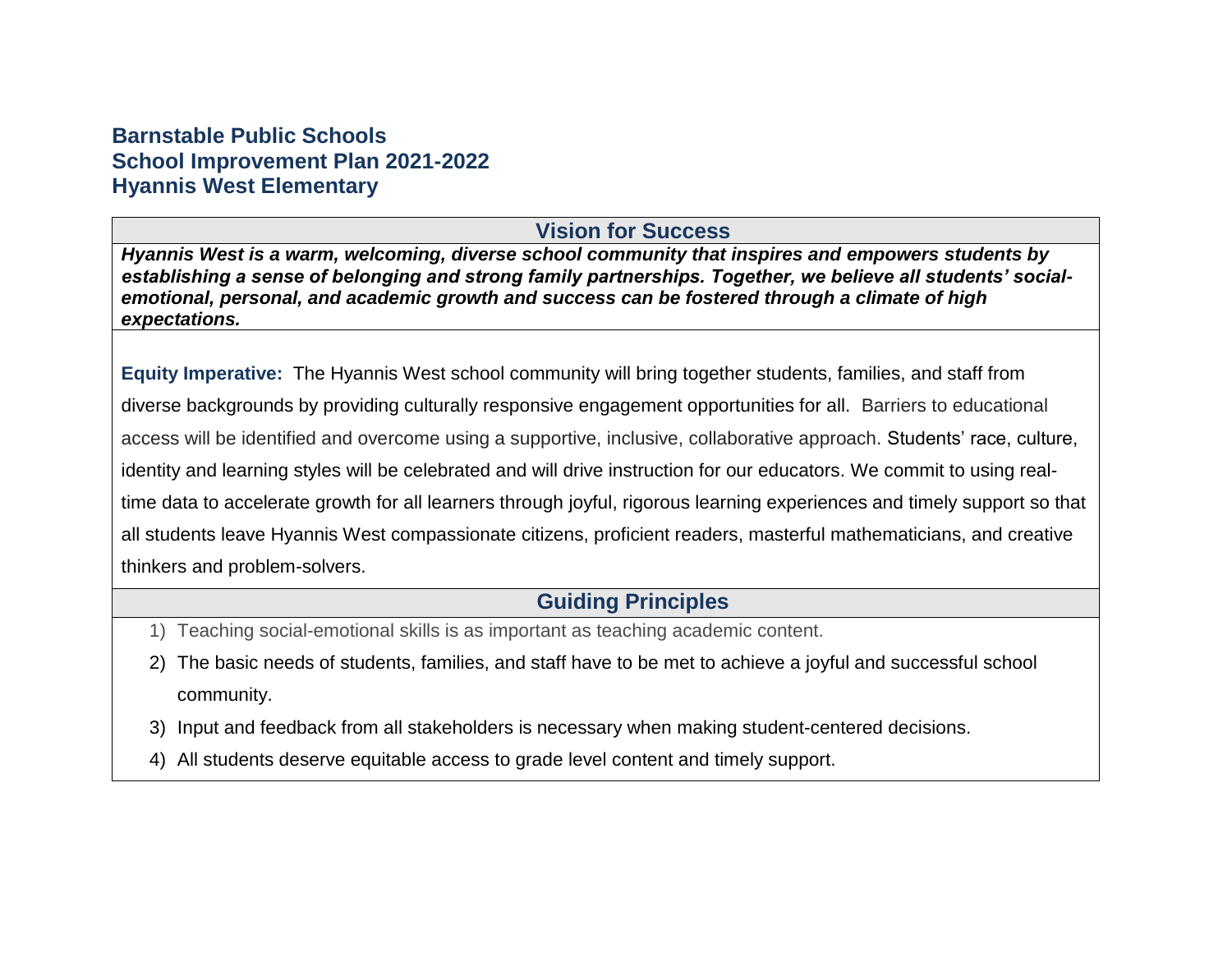|                                                                                                                                                                                 | <b>Must-Dos</b>                                                                                            |                                                                                                                                                                                        |
|---------------------------------------------------------------------------------------------------------------------------------------------------------------------------------|------------------------------------------------------------------------------------------------------------|----------------------------------------------------------------------------------------------------------------------------------------------------------------------------------------|
| Foster a sense of belonging and<br>partnership (Priority 1)                                                                                                                     | Continuously monitor students'<br>understanding (Priority 2)                                               | Ensure strong grade-appropriate<br>instruction with just-in-time scaffolds<br>when they are needed (Priority 3)                                                                        |
| 1) Identify and address barriers that may<br>prevent students from attending school.                                                                                            | 4) Implement Lexia Core5 Reading<br>Program for all students K - 3                                         | 7) Promote and support intentional<br>planning of rigorous Tier 1 instruction                                                                                                          |
| 2) Utilize Responsive Classroom practices<br>to create a joyful school community,<br>build positive relationships and establish<br>clear classroom and school-wide<br>routines. | 5) Provide ongoing professional<br>development and time focused on<br>utilizing data to drive instruction. | 8) Provide ongoing professional<br>development and time focused on<br>developing just-in-time scaffolds.                                                                               |
| 3) Support staff well-being                                                                                                                                                     | 6) Revise the Problem Solving Process to<br>ensure effective monitoring of student<br>progress.            | 9) Utilize culturally responsive<br>practices that promote high<br>expectations and equitable<br>opportunities for students to<br>demonstrate understanding of grade<br>level content. |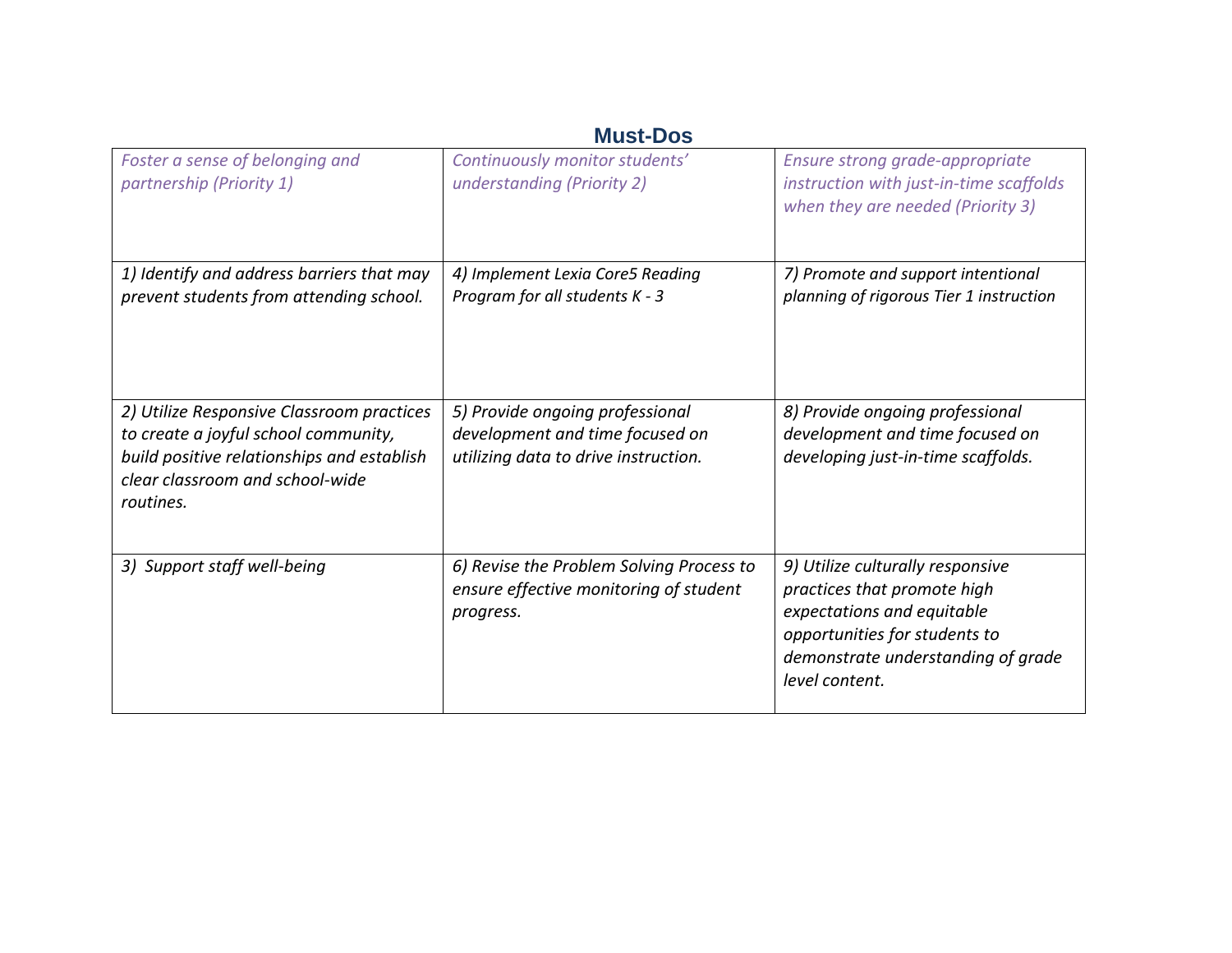# **Action Plan**

#### *Must Do #1: Identify and address barriers that may prevent students from attending school.*

| <b>Action Steps</b>                                                                              | <b>Leaders</b>                                                                             | <b>Resources</b>                                                                                | <b>Data Use</b>                                                               | <b>Metrics</b>                                                             | <b>Quarterly</b><br><b>Progress</b>                       |
|--------------------------------------------------------------------------------------------------|--------------------------------------------------------------------------------------------|-------------------------------------------------------------------------------------------------|-------------------------------------------------------------------------------|----------------------------------------------------------------------------|-----------------------------------------------------------|
| What steps must be<br>taken?                                                                     | Who will lead which<br>pieces of the work?                                                 | <b>What specific</b><br>supports are needed<br>to implement?                                    | What data will we<br>collect?                                                 | How will we know if<br>we have made<br>progress?                           | Are we on track, off<br>track, or haven't<br>implemented? |
| Communicate w/<br>families prior to start of<br>school re: attendance<br>(Info Night and letter) | Principal and Asst.<br>Principal<br><b>Admin Asst support</b>                              | Zoom Link,<br>attendance letter,<br>contact information,<br>translation,<br><b>Interpreters</b> | Number of families<br>in attendance, daily<br>attendance data                 | Zoom meetings<br>occur, chronic<br>absenteeism will be<br>less than 10%    | On track                                                  |
| Conduct weekly<br><b>Attendance Team</b><br>meetings                                             | Asst. Principal, Nurse,<br><b>School Counselors</b>                                        | Attendance data,<br>attendance letter,<br>contact information,<br>translation                   | Attendance data,<br>medical<br>documentation,<br>communication<br>logs        | Less than 10% of<br>students will miss 2<br>or more days each<br>month     | On track                                                  |
| Conduct welcome<br>meetings and provide<br>welcome packet for<br>newly registered<br>families    | Principal, Asst.<br><b>Principal, Counselors</b><br>and related staff                      | Interpreters,<br>Checklist of items to<br>cover during<br>meeting                               | <b>Meeting</b><br>attendance, family<br>survey results                        | Meetings occur in a<br>timely manner,<br>students attend<br>w/out incident | On track                                                  |
| Survey students and<br>families to assess their<br>sense of belonging.                           | Principal, Assistant<br>Principal, School<br>Counselors, Racial<br><b>Equity Committee</b> | Survey, translation,<br>time to distribute<br>survey and analyze<br>results                     | How strongly staff,<br>students, and<br>families feel a<br>sense of belonging | Spring survey results<br>will improve from Fall<br>results                 | Not yet                                                   |
| Distribute weekly<br>newsletter to families.                                                     | Principal, Asst.<br>Principal and<br>Counselors                                            | Newsletters, contact<br>information,<br>Facebook, and<br>school website                         | Family feedback,<br>survey data                                               | Survey results are<br>positive. Families feel<br>well-informed             | On track                                                  |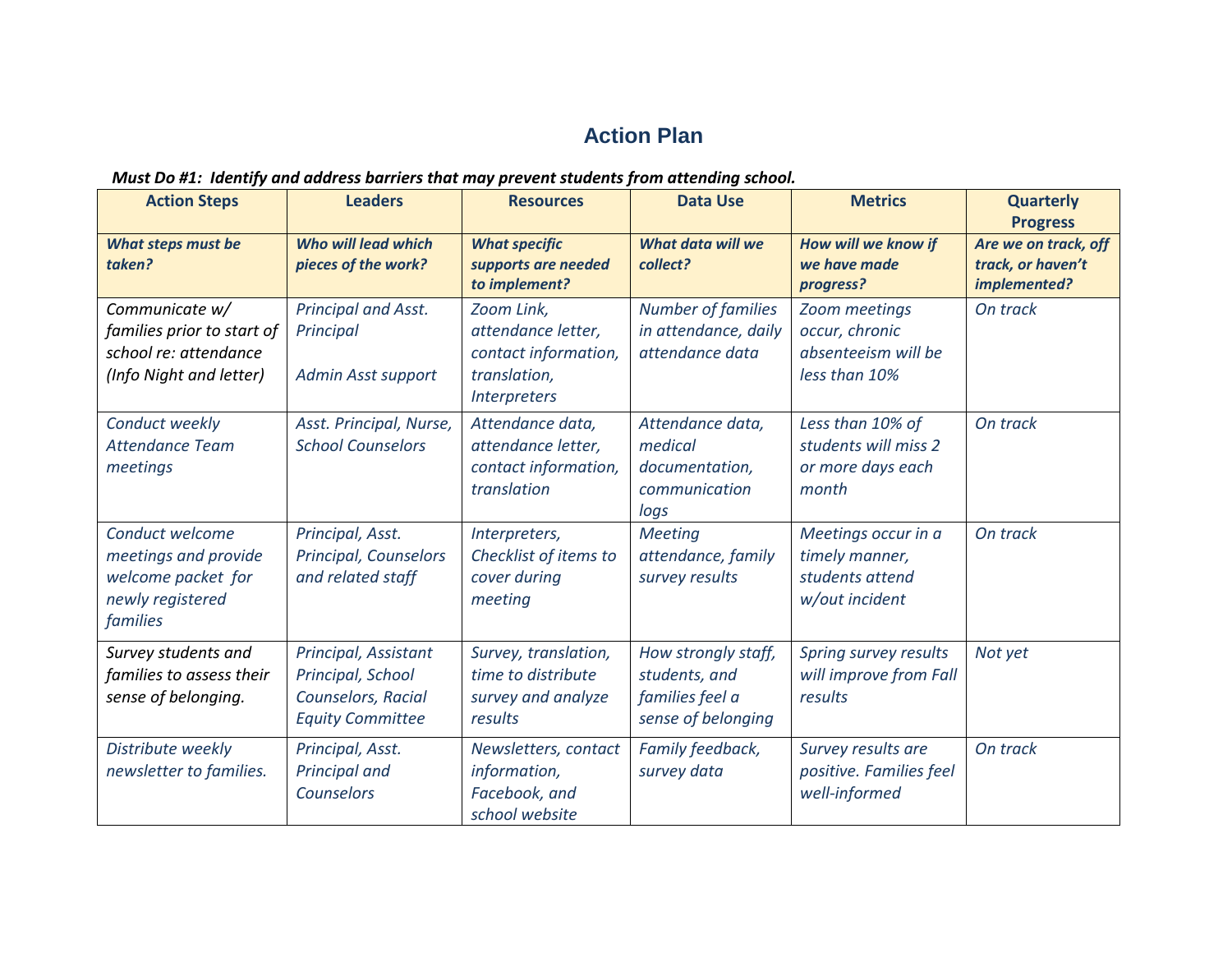| <b>Action Steps</b>                                                                             | <b>Leaders</b>                                                | <b>Resources</b>                                                            | <b>Data Use</b>                                                                           | <b>Metrics</b>                                                                    | <b>Quarterly</b><br><b>Progress</b>                          |
|-------------------------------------------------------------------------------------------------|---------------------------------------------------------------|-----------------------------------------------------------------------------|-------------------------------------------------------------------------------------------|-----------------------------------------------------------------------------------|--------------------------------------------------------------|
| <b>What steps must</b><br>be taken?                                                             | Who will lead<br>which pieces of the<br>work?                 | <b>What specific</b><br>supports are<br>needed to<br>implement?             | What data will we<br>collect?                                                             | How will we know if<br>we have made<br>progress?                                  | Are we on track,<br>off track, or<br>haven't<br>implemented? |
| <b>Implement Closing</b><br>Circle                                                              | <b>Classroom teachers</b>                                     | Closing Circle, book,<br>school-wide<br>schedule                            | Observation data                                                                          | <b>Closing Circles occur</b><br>daily                                             | Not Yet                                                      |
| Provide ongoing<br>professional<br>development re: 4<br>components of<br><b>Morning Meeting</b> | Principal,<br>Counselors and<br>educators                     | <b>Staff Meetings,</b><br>Responsive<br>Classroom resources                 | Observation data                                                                          | All 4 components will<br>be implemented daily                                     | On track                                                     |
| Display student,<br>staff, and family<br><b>Hopes and Dreams</b>                                | All staff, students<br>and families                           | <b>Hopes and Dreams</b><br>templates, School<br>Asst. support               | Staff, student and<br>family survey data                                                  | Staff, students and<br>families will have a<br>positive feeling about<br>school   | On track                                                     |
| Display students'<br>future careers and<br>invite quest<br>speakers                             | All staff, students,<br>families, and<br>community<br>members | Template, School<br>Asst. support,<br>Family/Community<br><b>Volunteers</b> | Staff, student,<br>family and<br>community<br>feedback, survey                            | Careers will be<br>displayed, quest<br>speakers will visit<br>classrooms via Zoom | Not Yet                                                      |
| Conduct a Book<br>Study of The Joyful<br>Classroom                                              | Principal                                                     | The Joyful<br>Classroom books,<br><b>Staff Meeting</b>                      | <b>Staff Meeting</b><br>agenda, survey<br>data, daily<br>interactions and<br>observations | Staff, students and<br>families will have a<br>positive feeling about<br>school   | Not Yet                                                      |

*Must Do #2: Utilize Responsive Classroom practices to create a joyful school community, build positive relationships and establish clear classroom and school-wide routines.*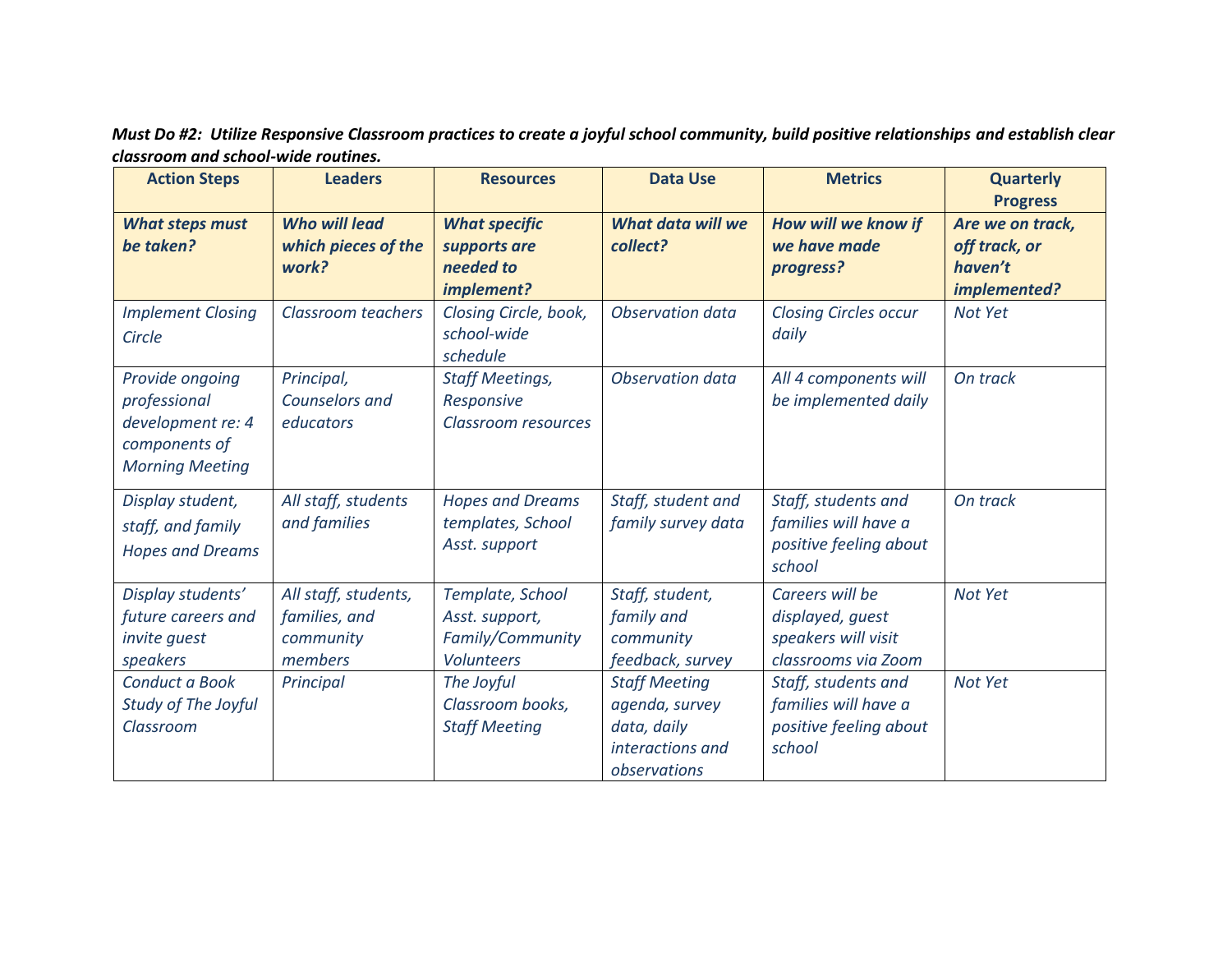*Must Do #3: Support staff well-being*

| <b>Action Steps</b>                                                                                    | <b>Leaders</b>                                    | <b>Resources</b>                                             | <b>Data Use</b>                                            | <b>Metrics</b>                                                 | <b>Quarterly</b><br><b>Progress</b>                          |
|--------------------------------------------------------------------------------------------------------|---------------------------------------------------|--------------------------------------------------------------|------------------------------------------------------------|----------------------------------------------------------------|--------------------------------------------------------------|
| What steps must be<br>taken?                                                                           | <b>Who will lead which</b><br>pieces of the work? | <b>What specific</b><br>supports are needed<br>to implement? | What data will we<br>collect?                              | How will we know if<br>we have made<br>progress?               | Are we on track,<br>off track, or<br>haven't<br>implemented? |
| <b>Implement Second</b><br><b>Step for Adults</b>                                                      | Principal, Counselors                             | Second Step for<br><b>Adults Curriculum</b>                  | Staff survey data                                          | Staff will have a<br>positive feeling about<br>being at school | On track                                                     |
| Provide time at each<br><b>Staff Meeting and</b><br>In-service for<br>creating positive<br>connections | Principal, Asst.<br>Principal, Counselors         | <b>Staff Meeting time</b>                                    | Agendas and notes                                          | Staff feedback                                                 | On track                                                     |
| Distribute Weekly<br>Staff News w/ tips<br>for supporting Staff<br>well-being                          | Principal, Asst.<br>Principal, Counselors         | <b>Weekly News</b><br>template                               | Staff survey to<br>assess well-being<br>and identify needs | Staff access and<br>interact w/weekly<br><b>News</b>           | On track                                                     |
| <b>Conduct weekly Staff</b><br>check-ins                                                               | Principal, Asst.<br>Principal, Counselors         | Staff list, time                                             | Staff survey to<br>assess well-being<br>and identify needs | Staff will feel supported                                      | Not Yet                                                      |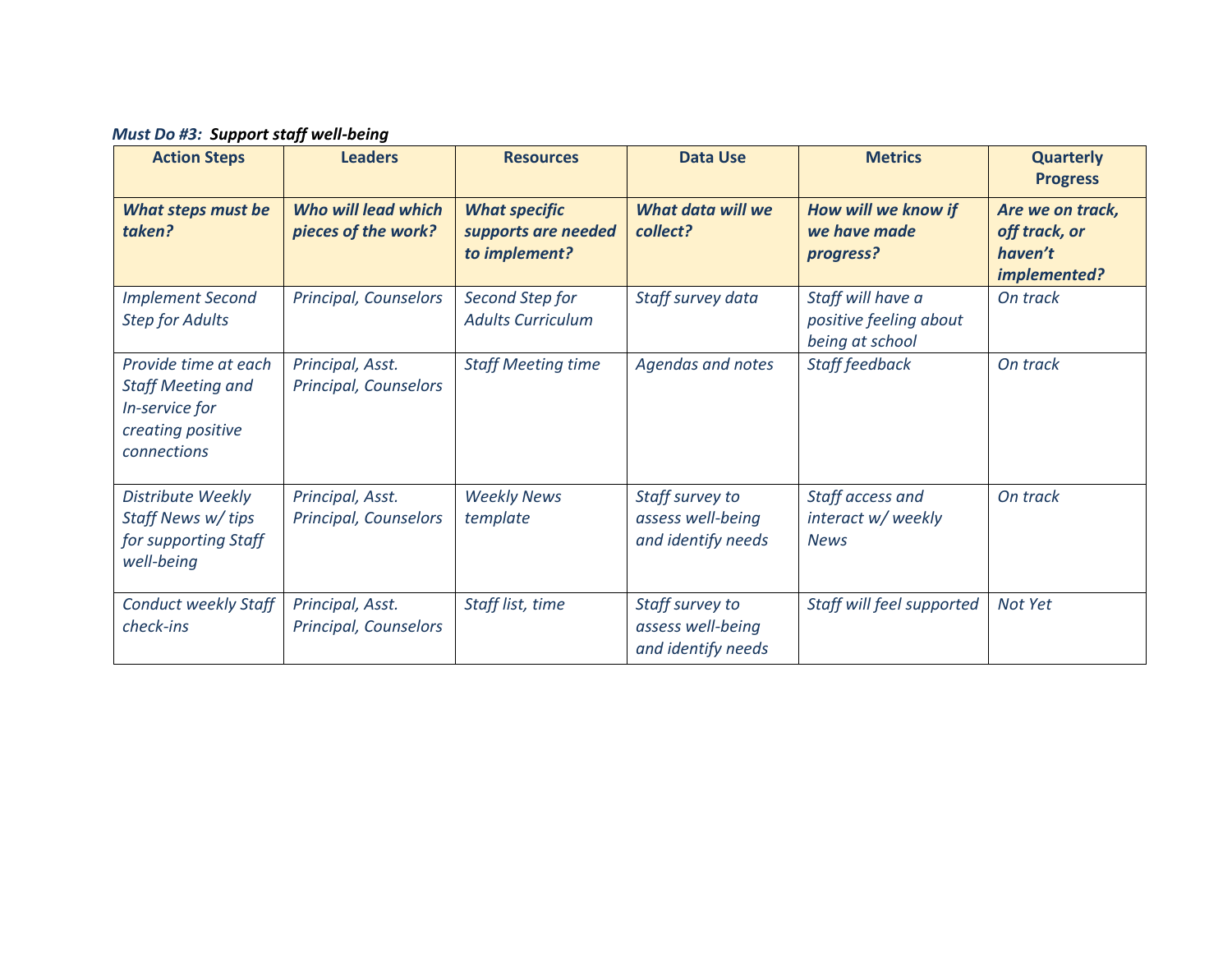| <b>Action Steps</b>                                                                                                                              | <b>Leaders</b>                                                                | <b>Resources</b>                                                               | <b>Data Use</b>                      | <b>Metrics</b>                                                                                                                    | <b>Quarterly</b><br><b>Progress</b>                          |
|--------------------------------------------------------------------------------------------------------------------------------------------------|-------------------------------------------------------------------------------|--------------------------------------------------------------------------------|--------------------------------------|-----------------------------------------------------------------------------------------------------------------------------------|--------------------------------------------------------------|
| What steps must be<br>taken?                                                                                                                     | <b>Who will lead</b><br>which pieces of the<br>work?                          | <b>What specific</b><br>supports are needed<br>to implement?                   | <b>What data will we</b><br>collect? | How will we know if<br>we have made<br>progress?                                                                                  | Are we on track,<br>off track, or<br>haven't<br>implemented? |
| <b>Ensure all students</b><br>have access to Lexia<br>Core5 on their<br>device                                                                   | Principal, Tech<br>Dept., Reading<br>Specialist, Teachers                     | iPads, Chromebooks,<br>LexiaCore5 App, Tech<br>Support, Aspen roster,<br>Lexia | Student Lexia usage<br>and Star data | All students will<br>consistently access<br>Lexia Core5                                                                           | On track                                                     |
| <b>Conduct Lexia Core5</b><br>PD for educators<br>throughout the year<br>re: implementation,<br>data analysis, and<br>instructional<br>resources | Principal, Reading<br>Specialist, Lexia<br>Learning Team,<br><b>Educators</b> | Lexia Learning Team<br>meetings, Staff<br>meeting, PLC and in-<br>service time | Student Lexia usage<br>and Star data | <b>Educators will</b><br>implement Lexia<br>program and students<br>will make reading<br>progress regardless of<br>starting point | Not yet                                                      |
| Conduct weekly<br>classroom and<br>monthly school-wide<br>Lexia data check-ins                                                                   | Principal, Reading<br>Specialist,<br>Classroom teachers                       | PLC time, Lexia data                                                           | Lexia usage data                     | Students will be<br>meeting usage goals<br>and intervention will<br>occur in a timely<br>manner                                   | Not yet                                                      |
| Develop a school-<br>wide program for<br>celebrating Lexia<br><b>SUCCESS</b>                                                                     | Principal, Reading<br>Specialists,<br><b>Educators</b>                        | Staff input, school-<br>wide display, Lexia<br>data                            | Lexia usage data                     | Students will be excited<br>to meet usage goals                                                                                   | Not yet.                                                     |

*Must Do #4: Implement Lexia Core5 Reading Program for all students K - 3*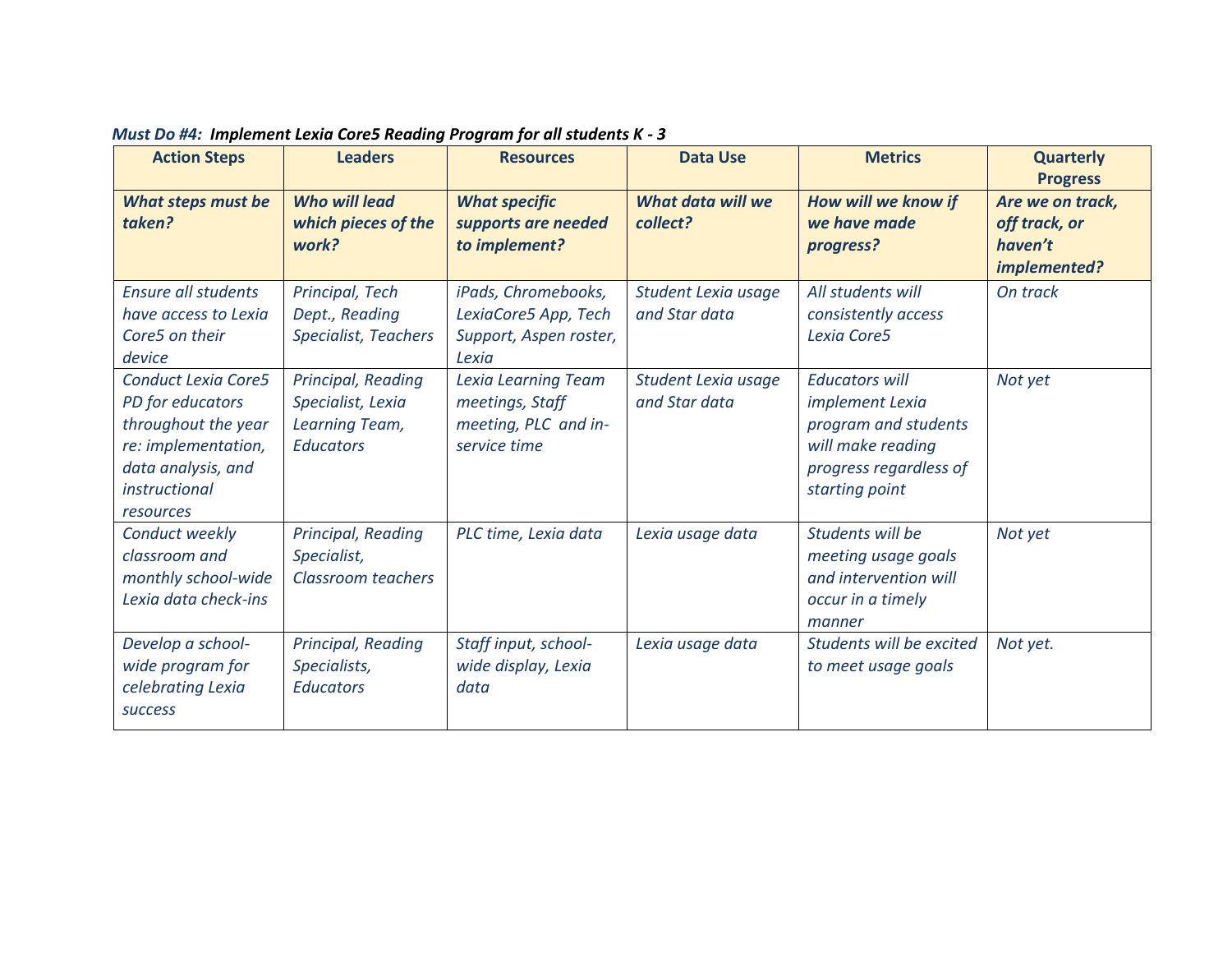| <b>Action Steps</b>                                                                                                  | <b>Leaders</b>                                                 | <b>Resources</b>                                             | <b>Data Use</b>                                      | <b>Metrics</b>                                                                   | <b>Quarterly</b><br><b>Progress</b>                       |
|----------------------------------------------------------------------------------------------------------------------|----------------------------------------------------------------|--------------------------------------------------------------|------------------------------------------------------|----------------------------------------------------------------------------------|-----------------------------------------------------------|
| What steps must be<br>taken?                                                                                         | <b>Who will lead</b><br>which pieces of the<br>work?           | <b>What specific</b><br>supports are needed<br>to implement? | <b>What data will we</b><br>collect?                 | <b>How will we know</b><br>if we have made<br>progress?                          | Are we on track, off<br>track, or haven't<br>implemented? |
| Designate a Title I<br>and ESL point person<br>to attend PLCs<br>weekly                                              | Classroom, Special<br>Ed, Title I and ESL<br>teachers          | PLC Agenda, shared<br>notes and resources                    | Agendas and notes                                    | Weekly<br>collaboration will<br>occur                                            | On track                                                  |
| <b>Utilize Staff Meeting</b><br>time to review and<br>analyze Lexia,<br><b>Imagine Learning</b><br>and Dreambox data | Classroom, Special<br>Ed, Title I and ESL<br>teachers          | Math Coach, Reading<br>Specialist, Intervention<br>data      | Technology -<br>devices and ongoing<br>support, data | Weekly Lexia,<br><b>Imagine Learning</b><br>and Dreambox data                    | Not Yet                                                   |
| Provide Lexia and<br>Dreambox PD during<br>in-service days<br>and/or Staff<br><b>Meetings</b>                        | Principal, Reading<br>Specialist, Lexia<br><b>Team</b>         | Math Coach, Reading<br>Specialist, Lexia Online<br><b>PD</b> | Staff Meeting/In-<br>service agendas and<br>notes    | Staff will regularly<br>utilize data to drive<br>intervention and<br>instruction | Not yet                                                   |
| Provide time at PLC<br>for collaborative<br>planning for tiered<br>instruction based on<br>data                      | Classroom, Special<br>Ed, Title I, Gateway<br>and ESL teachers | PLC Agenda, shared<br>notes and resources                    | Agendas and notes                                    | Classroom<br>instruction will<br>compliment<br>intervention goal                 | On track                                                  |

*Must Do #5: Provide ongoing professional development and time focused on utilizing data to drive instruction.*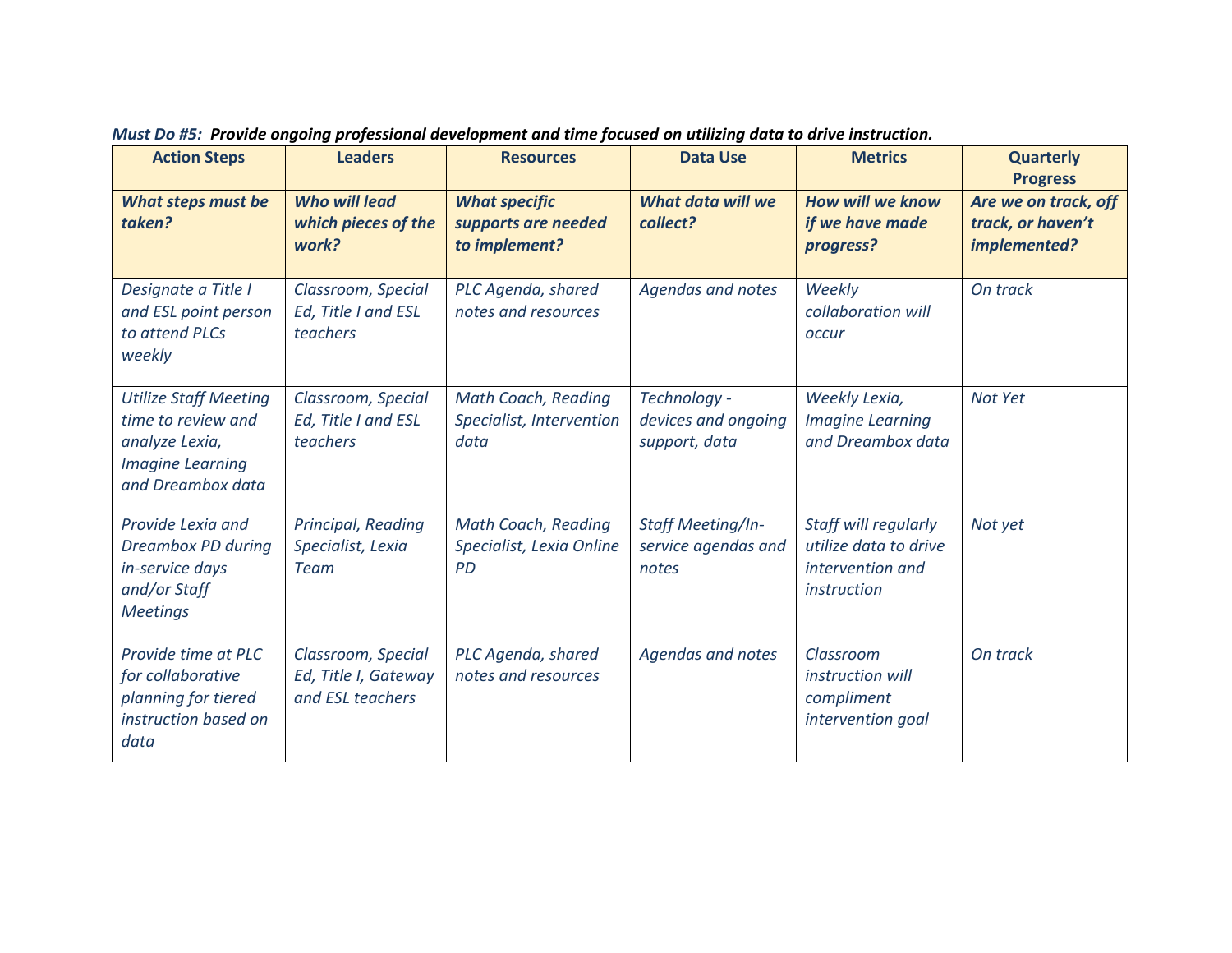| <b>Action Steps</b>                                                                     | <b>Leaders</b>                                                  | <b>Resources</b>                                                         | <b>Data Use</b>                              | <b>Metrics</b>                                                                         | <b>Quarterly</b><br><b>Progress</b>                          |
|-----------------------------------------------------------------------------------------|-----------------------------------------------------------------|--------------------------------------------------------------------------|----------------------------------------------|----------------------------------------------------------------------------------------|--------------------------------------------------------------|
| What steps must be<br>taken?                                                            | <b>Who will lead</b><br>which pieces of the<br>work?            | <b>What specific</b><br>supports are needed<br>to implement?             | <b>What data will we</b><br>collect?         | How will we know if<br>we have made<br>progress?                                       | Are we on track,<br>off track, or<br>haven't<br>implemented? |
| Review the previous<br><b>Problem Solving</b><br>Process and make<br>revisions to form  | Principal, School<br>Psychologist,<br><b>Reading Specialist</b> | Previous documents,<br>Problem Solving data<br>from 2020 - 21            | <b>Number of Problem</b><br>Solving requests | <b>Problem Solving</b><br>process will be clear<br>to staff                            | On track                                                     |
| Develop calendar of<br><b>Problem Solving</b><br>meetings to ensure<br>proper follow-up | Principal, School<br>Psychologist                               | <b>Special Ed Admin</b><br>Asst, Hy West Google<br>Calendar, substitutes | Meeting schedule                             | Meetings and<br>outcomes will occur<br>in a timely manner                              | On track                                                     |
| Support educators<br>with scaffolding,<br>intervention, and<br>resources, as needed     | Principal,<br>educators, and<br>counselors                      | Problem solving<br>meetings, Title I,<br>Special Ed, ESL                 | Problem solving<br>notes                     | Integrity of<br>interventions,<br>appropriate use of<br>resources, student<br>progress | On track                                                     |

*Must Do #6: Revise the Problem Solving Process to support educators and to ensure effective monitoring of student progress.*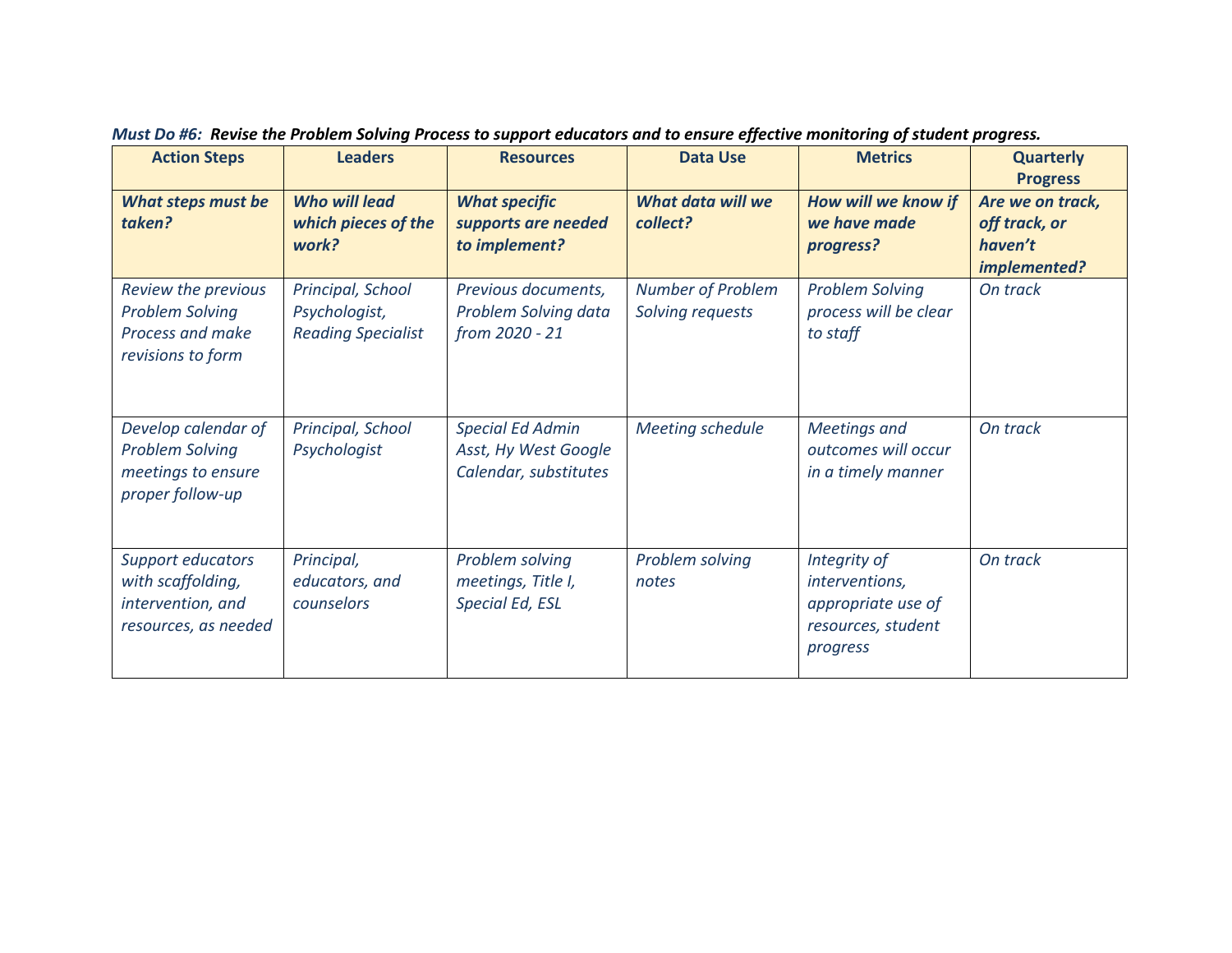| <b>Action Steps</b>                                                                                          | <b>Leaders</b>                                                                           | <b>Resources</b>                                                      | <b>Data Use</b>                                | <b>Metrics</b>                                                                                 | <b>Quarterly</b><br><b>Progress</b>                          |
|--------------------------------------------------------------------------------------------------------------|------------------------------------------------------------------------------------------|-----------------------------------------------------------------------|------------------------------------------------|------------------------------------------------------------------------------------------------|--------------------------------------------------------------|
| <b>What steps must be</b><br>taken?                                                                          | <b>Who will lead</b><br>which pieces of the<br>work?                                     | <b>What specific</b><br>supports are needed<br>to implement?          | <b>What data will we</b><br>collect?           | How will we know if<br>we have made<br>progress?                                               | Are we on track,<br>off track, or<br>haven't<br>implemented? |
| Review definition of<br><b>Tiered instruction</b>                                                            | All staff                                                                                | <b>Staff Meeting, MTSS</b><br>resources                               | <b>Staff Meeting</b><br>agenda and notes       | Staff will clearly<br>understand Tiered<br>instruction                                         | On track                                                     |
| Develop and utilize a<br>template that<br>promotes planning<br>of rigorous Tier 1<br>instruction             | Principal, Reading<br>Specialist,<br><b>Educators</b>                                    | <b>MTSS Resources, PLC</b><br>time, Shared PLC<br>notes and resources | Agendas and notes                              | Template will be<br>developed                                                                  | On track                                                     |
| Provide PLC and in-<br>service time for<br>educator<br>collaboration and<br>intentional planning<br>sessions | Principal, Reading<br>Specialist, District<br><b>SEAD and Math</b><br>Coaches, Educators | PLC and in-service<br>time, Planning<br><b>Template</b>               | Classroom<br>observations and<br>walk-throughs | <b>Evidence of</b><br>intentionally planned<br>lessons and student<br>academic/SEL<br>progress | On track                                                     |

*Must Do #7: Promote and support intentional planning of joyful, rigorous Tier 1 instruction*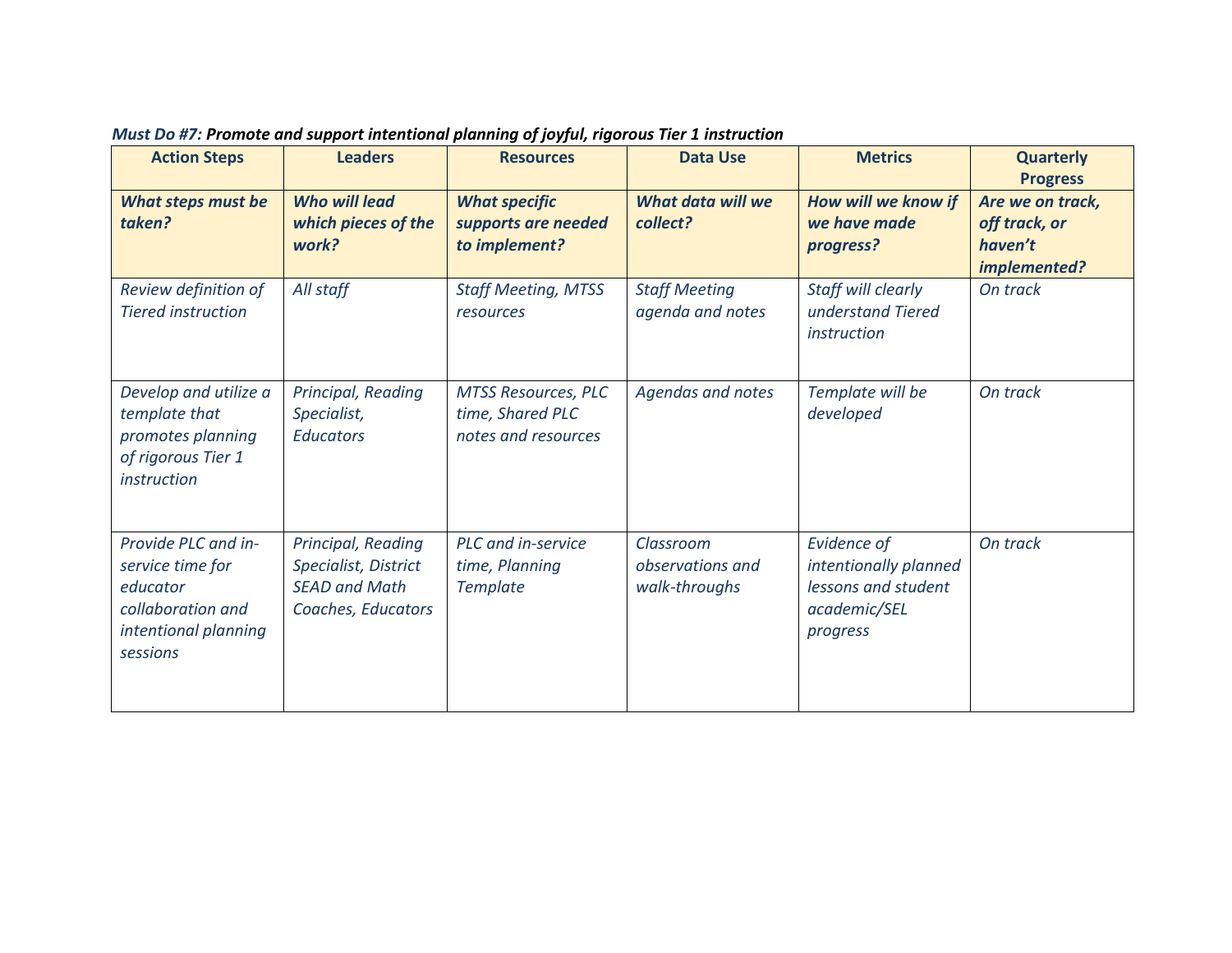| <b>Action Steps</b>                                                                                                   | <b>Leaders</b>                                                                                                               | <b>Resources</b>                                                                                                                        | <b>Data Use</b>                      | <b>Metrics</b>                                                                  | <b>Quarterly</b><br><b>Progress</b>                          |
|-----------------------------------------------------------------------------------------------------------------------|------------------------------------------------------------------------------------------------------------------------------|-----------------------------------------------------------------------------------------------------------------------------------------|--------------------------------------|---------------------------------------------------------------------------------|--------------------------------------------------------------|
| What steps must be<br>taken?                                                                                          | <b>Who will lead</b><br>which pieces of<br>the work?                                                                         | <b>What specific</b><br>supports are needed<br>to implement?                                                                            | <b>What data will we</b><br>collect? | <b>How will we know</b><br>if we have made<br>progress?                         | Are we on<br>track, off track,<br>or haven't<br>implemented? |
| Provide professional<br>development<br>focused on<br>differentiating Tier I<br>instruction for all<br><i>learners</i> | Principal, Reading<br>Specialist,<br>Curriculum<br>Coordinator,<br>District Coaches,<br>Educators,<br>Gateway teacher        | Staff meeting and in-<br>service time, DESE's<br><b>Acceleration</b><br>Roadmap, Resources<br>re: differentiation<br>and/or scaffolding | <b>Meeting agendas</b><br>and notes  | Just-in-time<br>scaffolds will be<br>observed in<br>classrooms                  | On track                                                     |
| Designate time<br>during In-service<br>sessions for<br>development of just-<br>in-time scaffolds                      | Principal, Reading<br>Specialist,<br>Curriculum<br>Coordinator,<br><b>District Coaches,</b><br>Educators,<br>Gateway teacher | Staff meeting and in-<br>service time, DESE's<br><b>Acceleration</b><br>Roadmap, Resources<br>re: differentiation<br>and/or scaffolding | Meeting agendas<br>and notes         | Just-in-time<br>scaffolds will be<br>observed in<br>classrooms                  | On track                                                     |
| Allow time during<br><b>PLCs and Staff</b><br>meetings to share<br>scaffolds and discuss<br>effectiveness             | Principal, Reading<br>Specialist,<br>Curriculum<br>Coordinator,<br>District Coaches,<br>Educators,<br>Gateway teacher        | <b>PLC</b> time                                                                                                                         | Meeting agendas<br>and notes         | All students will be<br>able to access grade<br>level content at<br>their level | Not yet                                                      |

*Must Do #8: Provide ongoing professional development and time focused on developing just-in-time scaffolds.*